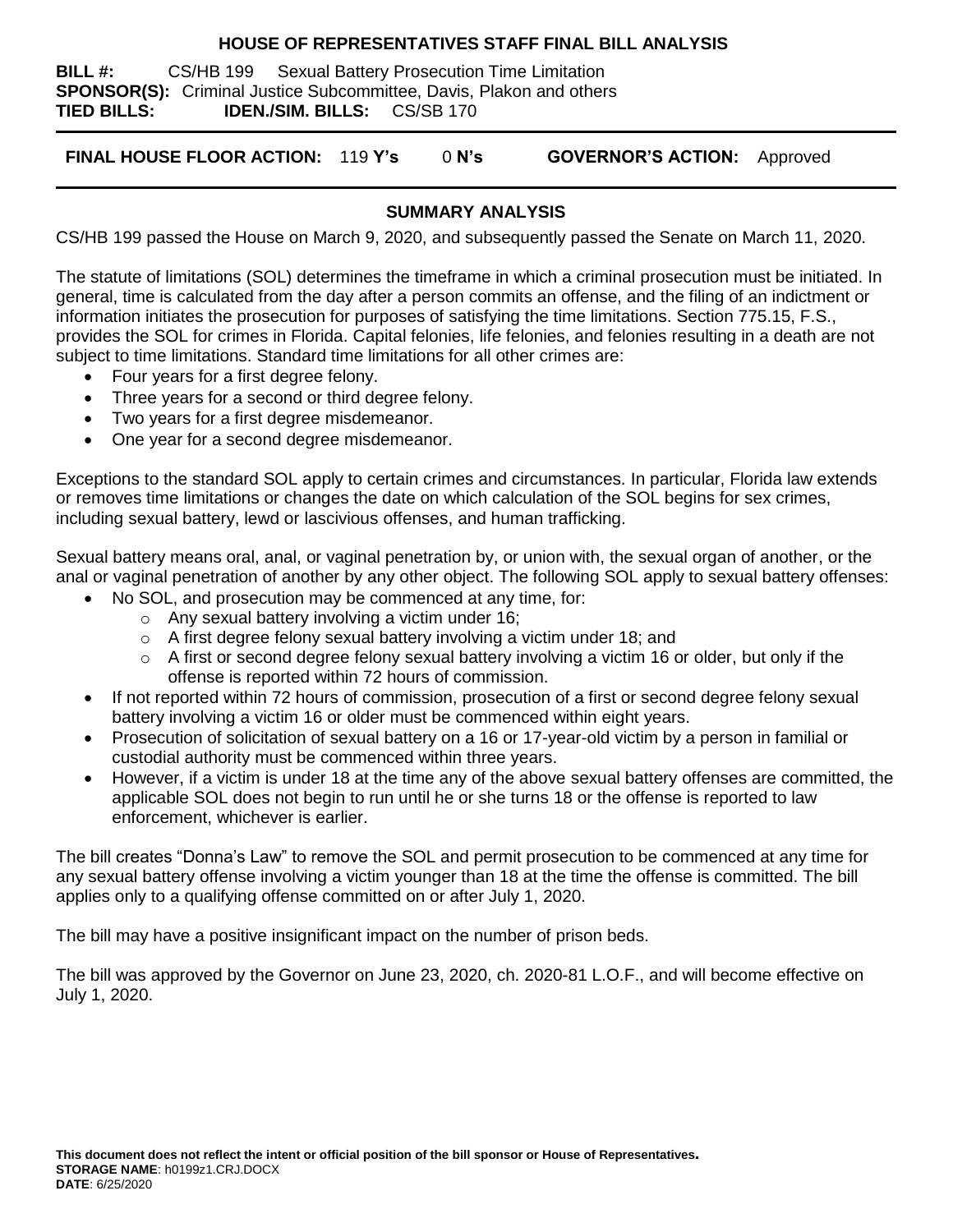# **I. SUBSTANTIVE INFORMATION**

## A. EFFECT OF CHANGES:

### Statute of Limitations

The statute of limitations (SOL) determines the timeframe in which a criminal prosecution must be initiated.<sup>1</sup> The SOL in effect at the time a crime is committed controls.<sup>2</sup> In general, time is calculated from the day after a person commits an offense, and the filing of a charging document such as an indictment or information initiates the prosecution for the purpose of satisfying the time limitations. $3$ Regardless of whether a charging document is filed, the time limitation does not run during any time an offender is continuously absent from the state or otherwise undiscoverable because he or she lacks a reasonably ascertainable home address or place of employment; however, an extension under this scenario may not exceed the normal time limitation by more than three years.<sup>4</sup>

Capital felonies,<sup>5</sup> life felonies,<sup>6</sup> and felonies resulting in a death are not subject to time constraints, and the state may bring charges at any time.<sup>7</sup> The standard time limitations for other crimes are:<sup>8</sup>

- Four years for a first degree felony.
- Three years for a second or third degree felony.
- Two years for a first degree misdemeanor.
- One year for a second degree misdemeanor.

#### *Exceptions to Standard SOL for Sex Crimes*

Exceptions to the standard SOL apply to certain crimes and circumstances. In particular, Florida law extends or removes time limitations or changes the date on which calculation of the SOL begins for sex crimes, including sexual battery, lewd or lascivious offenses, and human trafficking.<sup>9</sup>

#### Sexual Battery

Section 794.011, F.S., criminalizes sexual battery offenses. Sexual battery means oral, anal, or vaginal penetration by, or union with, the sexual organ of another or the anal or vaginal penetration of another by any other object.<sup>10</sup> The offense level for sexual battery differs based on the offender's age, the victim's age, and the presence of other specified circumstances, as follows:

 $\overline{a}$ 

<sup>1</sup> S. 775.15, F.S.

<sup>2</sup> *Beyer v. State*, 76 So. 3d 1132, 1135 (Fla. 4th DCA 2012).

 $3$  S.  $775.15(3)$ –(4), F.S.

<sup>4</sup> S. 775.15(5), F.S.

<sup>5</sup> S. 775.082, F.S.

<sup>6</sup> *Id*.

<sup>7</sup> S. 775.15(1), F.S.

<sup>8</sup> S. 775.15(2), F.S.

<sup>9</sup> An extension of a particular crime's SOL does not violate the ex post facto clause of the Florida Constitution if the extension takes effect before prosecution of an offense is barred by the old SOL and the newly extended SOL clearly indicates it applies to cases pending upon its effective date. Art. I, s. 10, Fla. Const.; *Andrews v. State*, 392 So. 2d 270, 271 (Fla. 2d DCA 1980).  $10$  S. 794.011(1)(h), F.S.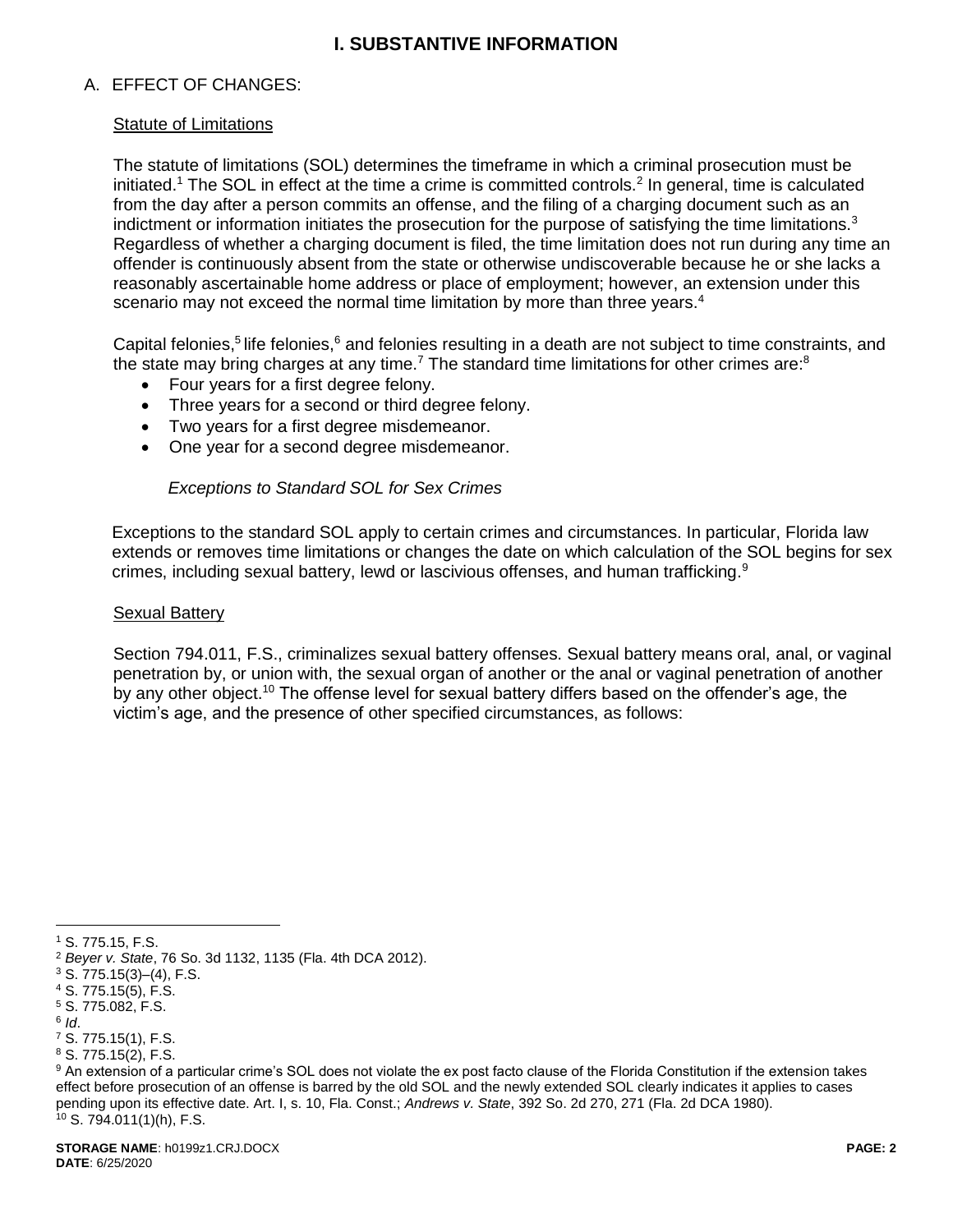| <b>Subsection</b> | Offender's<br><b>Age</b> | <b>Victim's Age</b>                | <b>Special Circumstances Present</b>                                                                                                                                             | <b>Felony</b><br><b>Level</b> |
|-------------------|--------------------------|------------------------------------|----------------------------------------------------------------------------------------------------------------------------------------------------------------------------------|-------------------------------|
| (2)(a)            | $\geq$ 18 yrs.           | $<$ 12 yrs.                        | Injures the victim's sexual organs                                                                                                                                               | Capital                       |
| (2)(b)            | $<$ 18 yrs.              | $<$ 12 yrs.                        | Injures the victim's sexual organs                                                                                                                                               | Life                          |
| (3)               | No age<br>requirement    | $\geq$ 12 yrs.                     | Uses or threatens to use a deadly weapon or<br>uses actual physical force likely to cause serious<br>personal injury                                                             | Life                          |
| (4)(a)            | $\geq$ 18 yrs.           | $\geq$ 12 yrs., but<br>$<$ 18 yrs. | Any circumstance listed in s. 794.011(4)(e), F.S.                                                                                                                                | <b>First</b>                  |
| (4)(b)            | $\geq$ 18 yrs.           | $\geq$ 18 yrs.                     | Any circumstance listed in s. 794.011(4)(e), F.S.                                                                                                                                | First                         |
| (4)(c)            | $<$ 18 yrs.              | $\geq$ 12 yrs.                     | Any circumstance listed in s. 794.011(4)(e), F.S.                                                                                                                                | <b>First</b>                  |
| (4)(d)            | No age<br>requirement    | $\geq$ 12 yrs.                     | Any circumstance listed in s. 794.011(4)(e), F.S.,<br>and offender was previously convicted of an<br>enumerated sexually motivated offense against a<br>minor                    | First                         |
| (5)(a)            | $\geq$ 18 yrs.           | $\geq$ 12 yrs., but<br>$<$ 18 yrs. | No physical force or violence likely to cause<br>serious personal injury                                                                                                         | <b>First</b>                  |
| (5)(b)            | $\geq$ 18 yrs.           | $\geq$ 18 yrs.                     | No physical force or violence likely to cause<br>serious personal injury                                                                                                         | Second                        |
| (5)(c)            | $<$ 18 yrs.              | $\geq$ 12 yrs.                     | No physical force or violence likely to cause<br>serious personal injury                                                                                                         | Second                        |
| (5)(d)            | No age<br>requirement    | $\geq$ 12 yrs.                     | No physical force or violence likely to cause<br>serious personal injury but offender was<br>previously convicted of an enumerated sexually<br>motivated offense against a minor | First                         |

Section 794.011(4)(e), F.S., lists specified aggravating factors, including:

- The victim is physically helpless to resist;
- The offender coerces the victim to submit by threatening the use of force or violence likely to cause serious personal injury to the victim, and the victim reasonably believes that the offender has the present ability to execute the threat;
- The offender coerces the victim to submit by threatening to retaliate against the victim, or any other person, and the victim reasonably believes that the offender has the ability to execute the threat in the future;
- The offender, without the prior knowledge or consent of the victim, administers or has knowledge of someone else administering to the victim any narcotic, anesthetic, or other intoxicating substance that mentally or physically incapacitates the victim;
- The victim is mentally defective, and the offender has reason to believe this or has actual knowledge of the fact;
- The victim is physically incapacitated;
- The offender is a law enforcement officer, correctional officer, or correctional probation officer,<sup>11</sup> or is an elected official exempt from such certification,<sup>12</sup> or any other person in a position of control or authority in a probation, community control, controlled release, detention, custodial, or similar setting, and such officer, official, or person is acting in such a manner as to lead the victim to reasonably believe that the offender is in a position of control or authority as an agent or employee of the government.

 $\overline{a}$ <sup>11</sup> As defined in s. 943.10(1), (2), (3), (6), (7), (8), or (9), F.S., and who is certified under s. 943.1395, F.S. <sup>12</sup> Under s. 943.253, F.S.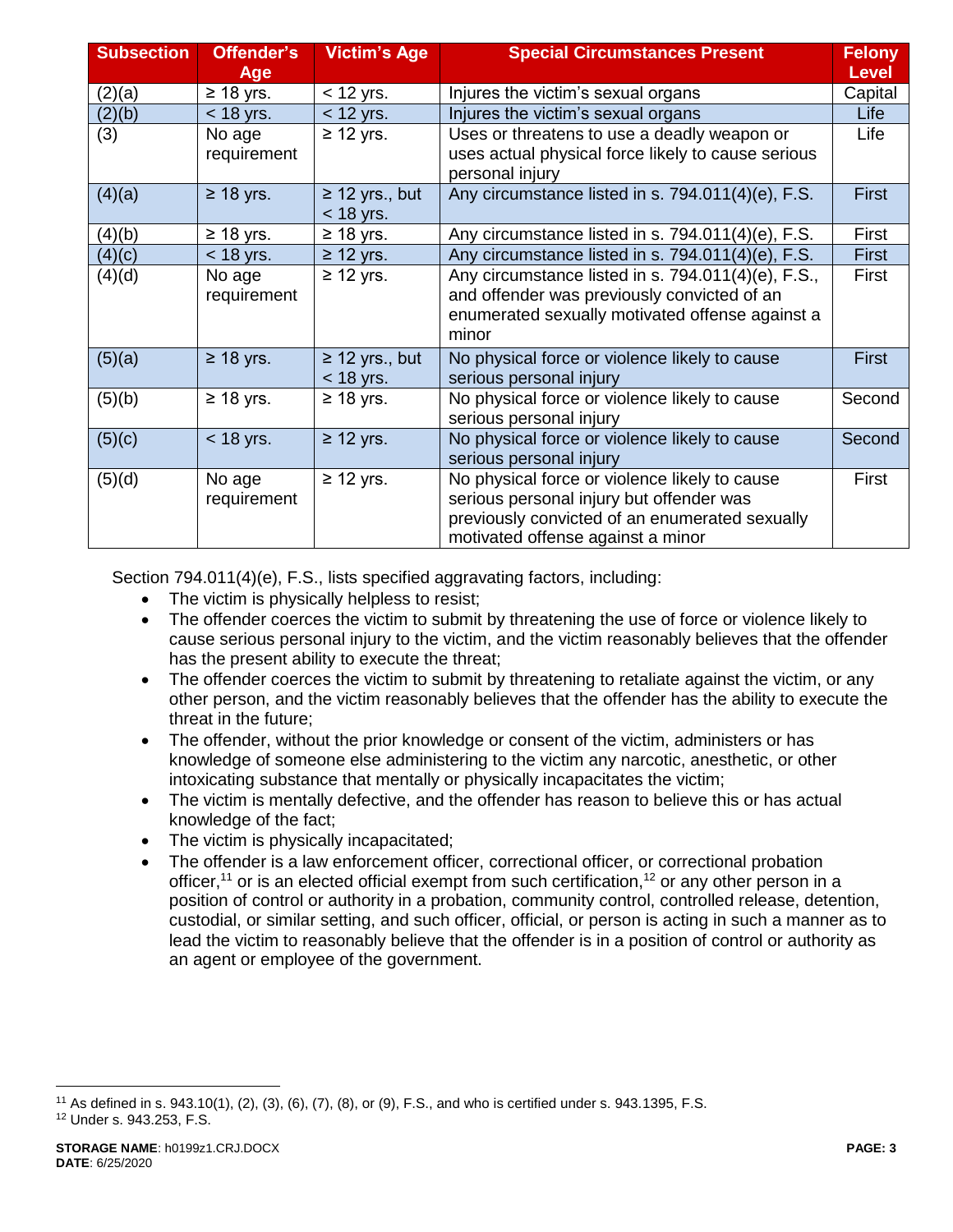*Exceptions to Standard SOL for Sex Crimes*

Under s. 775.15, F.S., the following SOL apply to sexual battery prosecutions:

- No SOL, and prosecution may be commenced at any time, for:
	- $\circ$  Any sexual battery involving a victim under 16:<sup>13</sup>
	- $\circ$  A first degree felony sexual battery involving a victim under 18;<sup>14</sup> and
	- $\circ$  A first or second degree felony sexual battery involving a victim 16 or older,<sup>15</sup> but only if the offense is reported within 72 hours of commission.<sup>16</sup>
- If not reported within 72 hours of commission, prosecution of a first or second degree felony sexual battery involving a victim 16 or older must be commenced within eight years.<sup>17, 18</sup>
- The standard SOL applies for prosecution of solicitation of sexual battery on a 16 or 17-year-old victim by a person in familial or custodial authority, a third degree felony, and must be commenced within three years.<sup>19</sup>
- However, if a victim is under 18 at the time any of the above sexual battery offenses are committed, the applicable SOL does not begin to run until he or she turns 18 or the violation is reported to law enforcement or a governmental agency, whichever occurs earlier.<sup>20</sup>

Florida law also removes the standard SOL for other sexually motivated crimes. For example:

- A prosecution for lewd or lascivious battery<sup>21</sup> or molestation<sup>22</sup> may be commenced at any time, unless at the time of an offense, the offender was:
	- o Less than 18 years old; and
	- $\circ$  No more than four years older than the victim.<sup>23</sup>
- A prosecution for human trafficking<sup>24</sup> may be commenced at any time.<sup>25</sup>

## Reporting Sexual Violence

The Centers for Disease Control and Prevention's 2015 National Intimate Partner and Sexual Violence Survey found that sexual violence is a serious public health problem affecting millions of people in the U.S. every year, resulting in chronic physical and psychological adverse health conditions. Experiencing sexual violence as a child or teen puts a person at risk for repeated victimization as an adult.<sup>26</sup> According to the survey, more than one in three women and nearly one in four men will experience sexual violence involving physical contact at some point in their lives, and nearly one in five women and nearly one in 38 men have experienced attempted or completed rape in their lifetimes.

 $\overline{a}$ 

<sup>&</sup>lt;sup>13</sup> Prosecution must not have been barred by s. 775.15(2), F.S., on or before July 1, 2010. S. 775.15(13)(c), F.S.

<sup>14</sup> Prosecution must not have been barred by s. 775.15(2), F.S., on or before October 1, 2003. S. 775.15(13)(b), F.S.

 $15$  If a victim is 16 or 17, prosecution must not have been barred by s. 775.15(2), F.S., on or before July 1, 2015. If a victim is 18 or older, prosecution of the offense must not have been barred by s. 775.15(2), F.S., on or before October 1, 2003.

<sup>16</sup> S. 775.15(13)(a) and (14)(a), F.S.

<sup>17</sup> Prosecution must not have been barred by s. 775.15(2), F.S., on or before July 1, 2015. S. 775.15(14)(b), F.S.

<sup>&</sup>lt;sup>18</sup> For example, if not reported within 72 hours, prosecution of a sexual battery without physical force or violence likely to cause serious injury upon a 16 or 17-year-old victim, a second degree felony, must be commenced within eight years.

<sup>19</sup> S. 775.15(2)(b), F.S.

 $20$  S. 775.15 $(13)(a)$ , F.S.

 $21$  Engaging in sexual activity with a person 12 years of age or older but less than 16 years of age; or encouraging, forcing, or enticing any person less than 16 years of age to engage in sadomasochistic abuse; sexual bestiality; prostitution; or any other act involving sexual activity. S. 800.04(4), F.S.

<sup>&</sup>lt;sup>22</sup> Intentionally touching in a lewd or lascivious manner the breasts, genitals, genital area, or buttocks, or the clothing covering them, of a person under 16; or forcing or enticing a person under 16 to so touch the perpetrator. S. 800.04(5), F.S.

 $^{23}$  Except for an offense which would have been barred by s. 775.15(2), F.S., on or before October 1, 2014.

<sup>&</sup>lt;sup>24</sup> Human trafficking is modern-day slavery involving exploitation of an adult by using fraud, force, or coercion, or exploitation of a minor. A person commits human trafficking by transporting, soliciting, recruiting, harboring, providing, enticing, maintaining, or obtaining another person for the purpose of exploiting that person. S. 787.06, F.S.

<sup>&</sup>lt;sup>25</sup> Except for an offense which would have been barred by s. 775.15(2), F.S., on or before October 1, 2014.

<sup>26</sup> Centers for Disease Control and Prevention, *Violence Prevention*,

<https://www.cdc.gov/violenceprevention/datasources/nisvs/2015NISVSdatabrief.html> (last visited Mar. 20, 2020).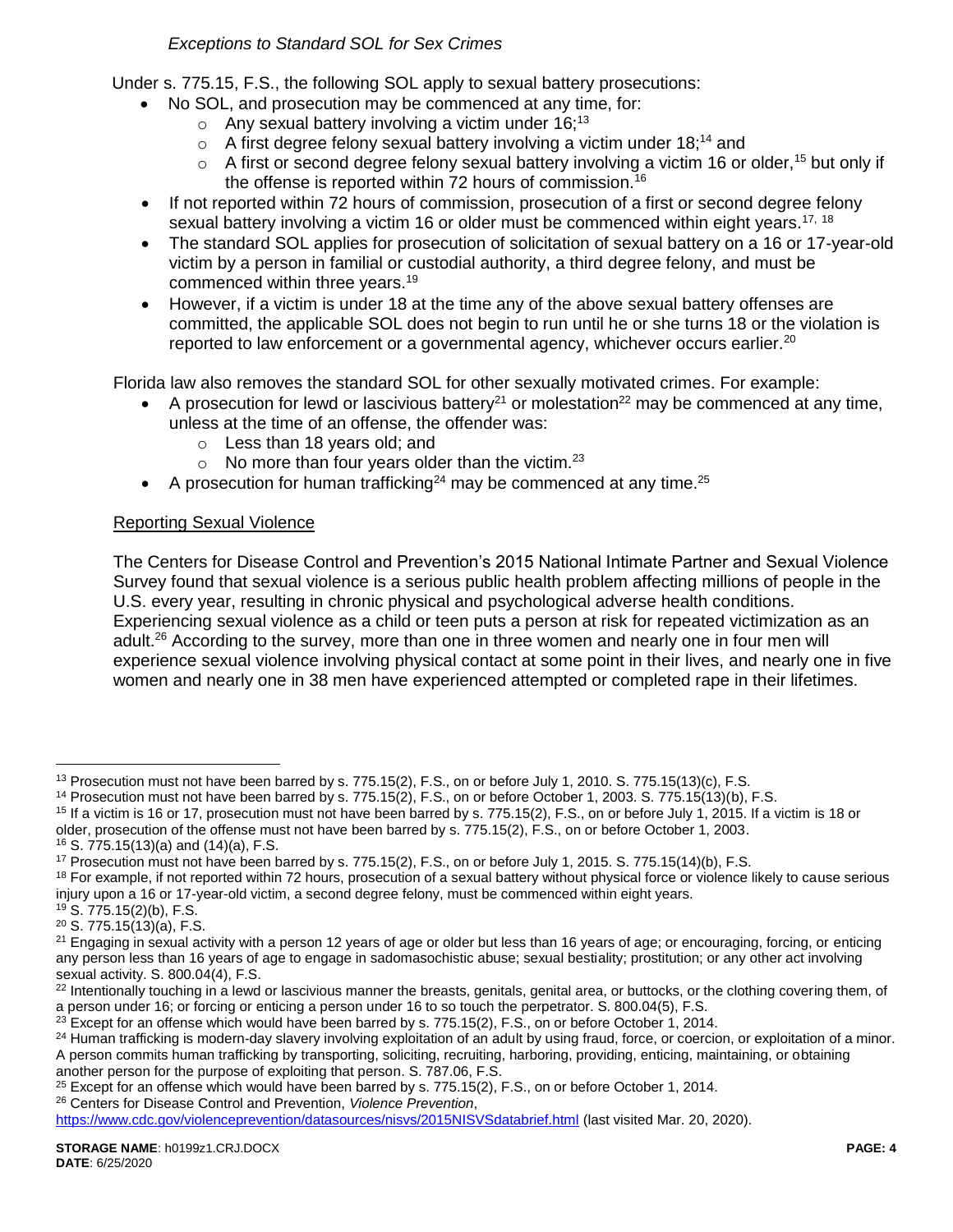Among victims of completed or attempted rape, the following figures apply to the age when individuals first experienced victimization:<sup>27</sup>

- 43.2 percent of female victims experienced victimization prior to age 18, and of those individuals:
	- o 30.5 percent between ages 11 and 17; and
	- o 12.7 percent at age 10 or younger.
- 51.3 percent of male victims experienced victimization prior to age 18, and of those individuals:
	- o 25.3 percent between ages 11 and 17; and
	- o 26 percent at age 10 or younger.

Among male victims who were forced to perform a sexual act on someone else, the majority first experienced victimization before age 25, while approximately one quarter report that their first victimization occurred before the age of 18, and 19.2 percent report a first occurrence between the ages of 11 and 17.<sup>28</sup>

According to the National Sexual Violence Resource Center (NSVRC), rape is the most under-reported crime.<sup>29</sup> The NSVRC finds that:

- $\bullet$  63 percent of sexual assaults are not reported to police;<sup>30</sup> and
- Only 12 percent of child sexual abuse is reported to appropriate authorities. $31$

A sexual abuse victim may struggle with a range of emotions making it difficult to report or disclose the abuse. Victims who report sexual abuse often delay doing so for reasons related to neurobiological and psychological responses to their assault.<sup>32</sup> According to the Rape, Abuse, and Incest National Network and the Department of Justice National Sex Offender Public Website, teen victims may fail to report sexual abuse because of:

- Emotional pain;
- Shame;
- Fear of not being believed;
- Fear of being blamed;
- Fear of punishment or reprisal;
- Feeling partially responsible;
- Traumatic psychological reactions;
- Confidentiality limitations;
- Fear that nothing will be done; and
- $\bullet$  Cultural or religious reasons.  $33$

 $\overline{a}$ 

[https://www.nsvrc.org/sites/default/files/Publications\\_NSVRC\\_Overview\\_False-Reporting.pdf](https://www.nsvrc.org/sites/default/files/Publications_NSVRC_Overview_False-Reporting.pdf) (last visited Mar. 20, 2020).

<sup>27</sup> *Id.*

<sup>28</sup> *Id.*

<sup>29</sup> National Sexual Violence Resource Center, *Statistics about Sexual Violence,* 

[https://www.nsvrc.org/sites/default/files/publications\\_nsvrc\\_factsheet\\_media-packet\\_statistics-about-sexual-violence\\_0.pdf](https://www.nsvrc.org/sites/default/files/publications_nsvrc_factsheet_media-packet_statistics-about-sexual-violence_0.pdf) (last visited Mar. 20, 2020).

<sup>30</sup> *Id.*

<sup>31</sup> *Id.*

<sup>32</sup> National Sexual Violence Resource Center, *False Reporting Overview*,

<sup>33</sup> National Child Traumatic Stress Network, *Why Don't they Tell? Teens and Sexual Assault Disclosure*,

[https://www.nctsn.org/sites/default/files/resources/fact-sheet/why\\_dont\\_they\\_tell\\_teens\\_and\\_sexual\\_assault\\_disclosure.pdf](https://www.nctsn.org/sites/default/files/resources/fact-sheet/why_dont_they_tell_teens_and_sexual_assault_disclosure.pdf) (last visited Mar. 20, 2020).